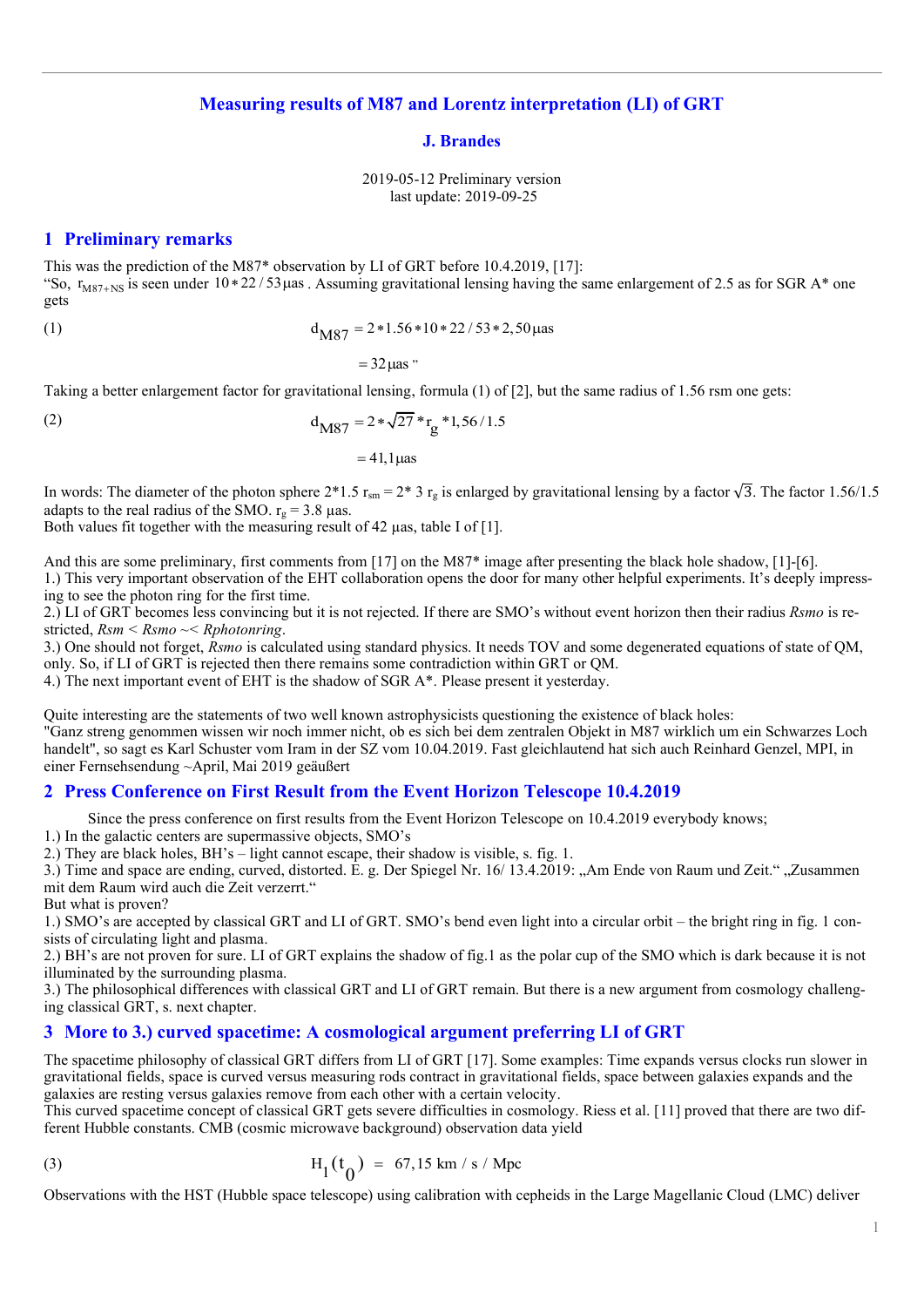$$
(\mathbf{4})
$$

$$
H_2(t_0) = 74.03 \text{ km/s} / \text{Mpc}
$$

The differences are not explainable by observation errors  $[8] - [11]$ .

The Hubble constant at present time,  $t_0$  is defined by classical GRT as

(5)

$$
H(t_0) = a'(t_0) / a(t_0)
$$

a(t): scale factor of the universe

 $a'(t)$ : expansion rate of the universe

 $t = t_0$ : present time

With  $H_1(t_0)$  and  $H_2(t_0)$  and with formula (5) you get two different expansion rates of the universe at the same time what is impossible if the universe is isotropic and homogenous. A newer remark [24]

LI of GRT is not harmed by different Hubble constants, see ch. 9 of [18].

## **4 Measuring results of M87\***



Fig. 1 The Shadow of the Supermassive Black Hole M87\*. Taken from [1], fig 3 The right circle is the beam size and shows the measuring uncertainty of  $\sim$ 20  $\mu$ as.



Fig. 2 The same as fig. 1 but visualizing the measured parameters. Taken from [3], fig.26.

The image of M87\*, fig. 1, is described quantitatively by the parameters visualized in fig.2. The measured values are: Ring diameter *d*: 42 *μ*as Ring width *w*: <20 *μ*as

Gravitational radius  $r_g = GM / Dc^2$ 

 $= 3.8 \mu$ as

Masse M of M87\*  $(6.5 \pm 0.7) \times 10^9$  M<sub>O</sub>

Distance D of M87\* (16.8  $\pm$  0.8) Mpc

Very important is what is not visible. There is no *r*isco, normally twice as large than the photon ring. The conclusion of classical GRT is that the BH is maximal rotating. See fig.3.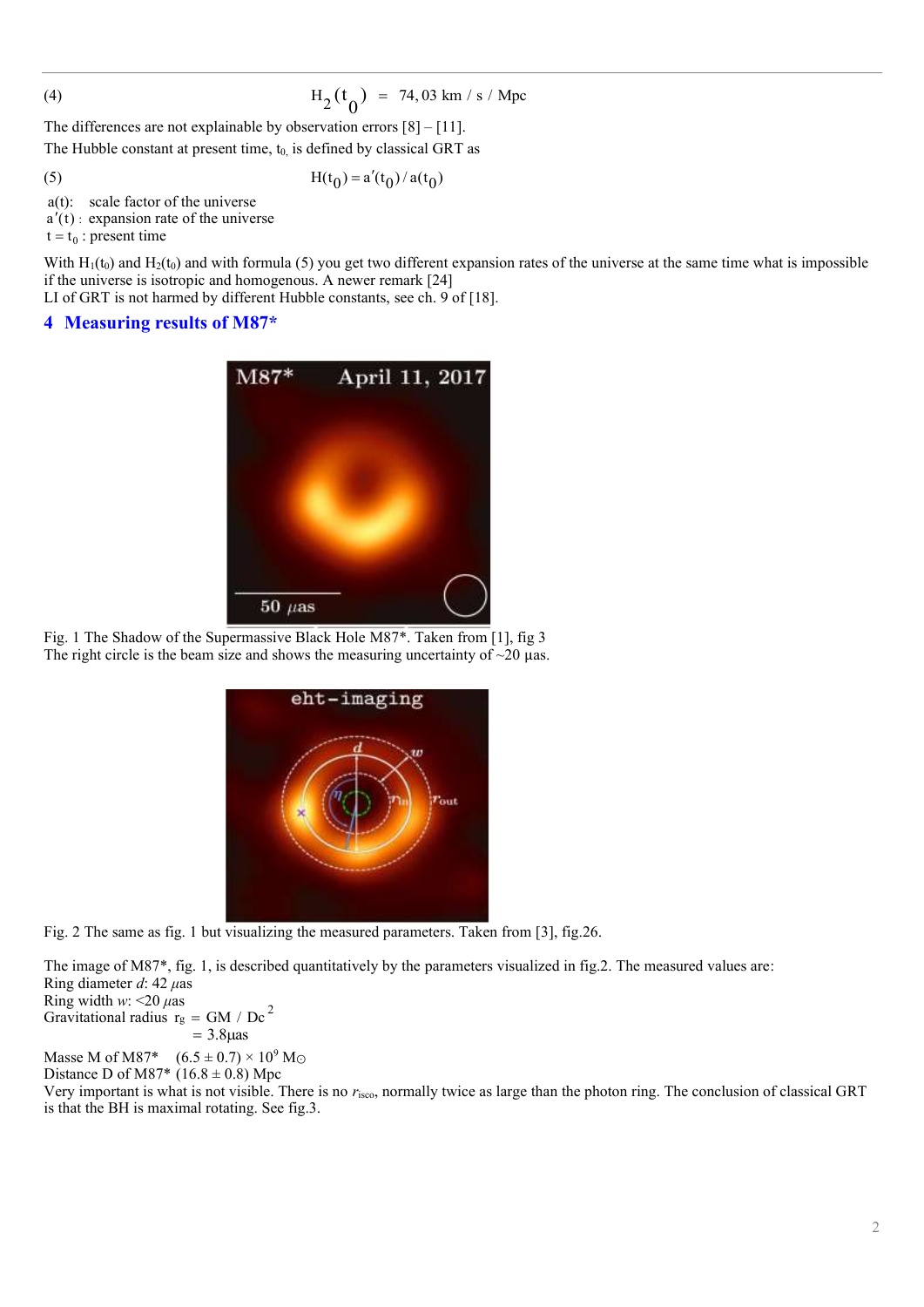

Fig. 3 Radii of ISCO, of photon ring, and of event horizon as a function of spin *a*. Taken from [12].

### **5 Classical GRT explains fig. 1 + 2 as follows:**

*d* is the measured photon ring diameter.

The innermost stable circular orbit *r*isco is not seen to be different from the photon ring. This is explainable by the spin *a* of the black hole.  $a = 0$  means  $r_{\text{isco}} = 3$   $r_{\text{sm}}$  and  $a \sim 1$  means maximal rotating. In this case  $r_{\text{isco}}$  and  $r_{\text{photoning}}$  become equal, see fig. 3. So, the bright ring in fig.1 is a mixture of photons and plasma circulating around a black hole just before being captured. The existence of *r*isco is necessary to explain the brightness of M87<sup>\*</sup>. A rational solution is to assume that  $r_{\text{isco}}$  and  $r_{photoring}$  are near together and that a  $\approx 1$  and  $r_{\rm isco} \approx r_{photoring} \approx r_g$ 

 $r_{photoring} \approx r_g$  is enlarged by gravitational lensing. Regardless of the value of spin *a* one gets [13]:

(6) 
$$
\frac{r}{\text{photoring,} \text{observed}} = \sqrt{27} * r_g
$$

 $= 19.8$ uas

The enlargement is not circular as for  $a = 0$  but a little flattened if  $a \approx 1$ , s. [13]. This is unimportant in the moment on account of the measuring errors.

The interior of *rphotoring*, observable is the shadow of the black hole. Only its inner part is black, the outer part is not black on account of the finite beam size and the thickness of the photon ring. The size of this effect is *≈*<sup>w</sup> *≈* 20 *μ*as. Now, one has to compare

(7)  $d \cong 2 * r$ <sub>photoring,observable</sub>

Since  $d = 42 \mu$ as is comparable to  $2 \times 19.8 = 39.6 \mu$ as both values match well.

#### **6 LI of GRT explains fig. 1 + 2 as follows:**

Using TOV equation, LI of GRT predicts instead of a BH a supermassive object (SMO) with radius *rSMO* ,[14] –[17].

(8) 
$$
r_{\text{SMO}} = 1.56 \cdot r_{\text{SM}}
$$

All applied formulas agree with those of classical GRT [18], especially this is true for the TOV equation.

The ring of fig.1 is a mixture of the photon ring and the accreting matter hitting the surface of the SMO. Similar to meteorites, the matter is heated up when hitting the SMO. The ring in fig. 1 is the enlarged image by gravitational lensing of *rSMO*, formula (1) of [2]:

(9) 
$$
r_{\text{SMO,observed}} = \sqrt{27} * r_{\text{g}} * 1.56 / 1.5
$$

$$
d_{\text{SMO},\text{observed}} = 41,1\mu\text{as}
$$

Formula (9) applies to all values of spin *a*, s. comment of (6).

This fits quite nice to the observed  $d = 42 \mu$ as. The observation belongs to all values of spin *a*,  $0 \le a \le 1$ . Normally, one should see bright rings at  $r_{\text{isco}}$  and  $r_{\text{photoring}}$  but a missing  $r_{\text{isco}}$  is in the case of LI of GRT a problem to accretion disk theory, only. There are different accretion models available and nearly all of them should work with LI of GRT. The energy transfer necessary for the jets as well as the radiation emission can be done by accretion over the surface of the SMO.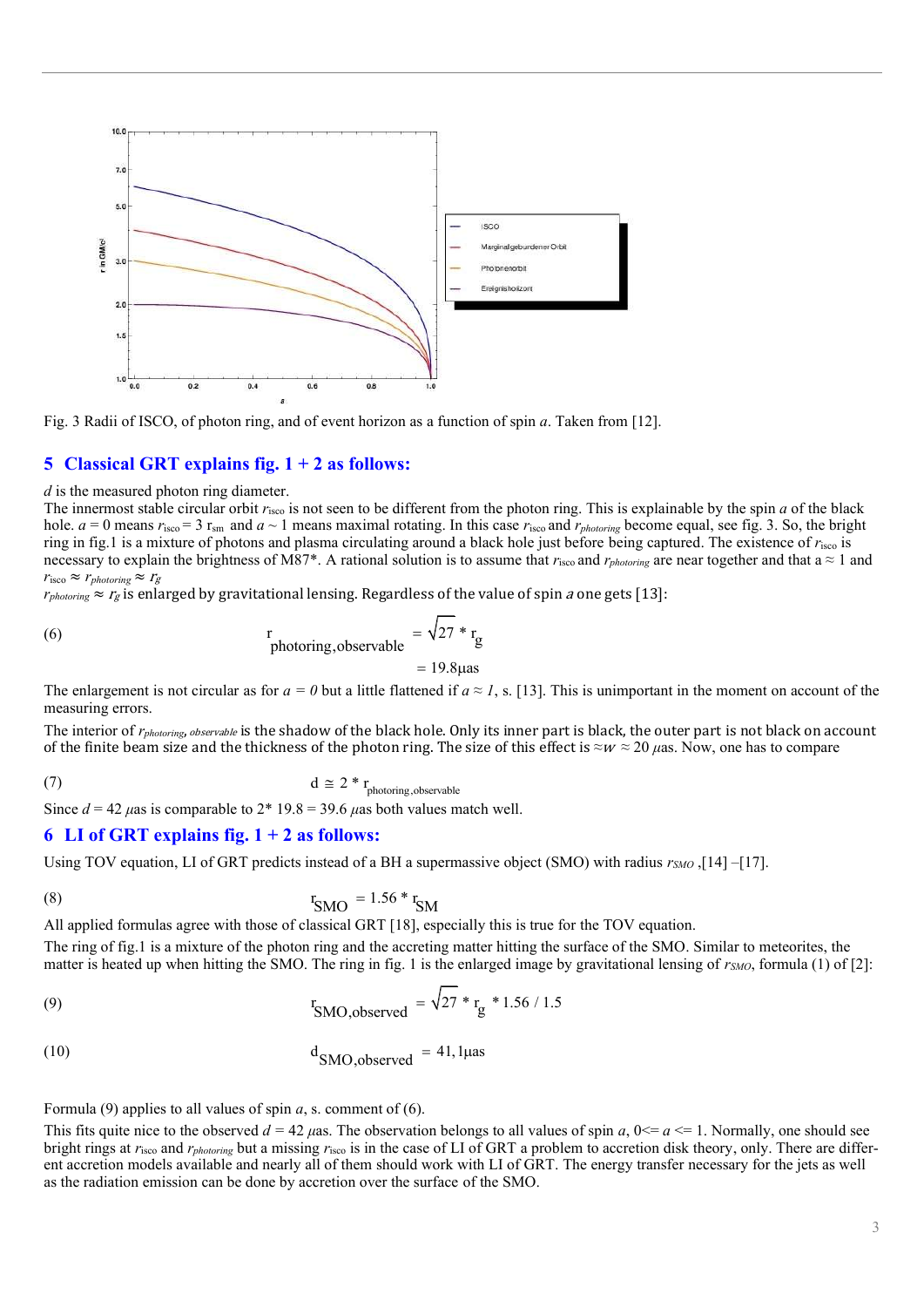LI of GRT explains the shadow of fig.1 as the polar cup of the SMO which is dark because it is not illuminated by the surrounding plasma.

# **7 More to 2.) black hole**

A maximal rotating object confirming the Kerr metric  $-a \approx 1$  - means there is a black hole and light cannot escape. But this is not observably different from a maximal rotating SMO in the sense of LI of GRT. In this case  $r_{SMO}$  is only a little bit larger than  $r_g$  but with the consequence that light can escape. So, if one has maximal rotating objects a decision between both interpretations by observing *d* is impossible.

But there is a nice consequence. If there is an independent measurement of  $a < 1$  than a missing  $r_{\text{isco}} > r_{photoning}$  proves LI of GRT. Two further comments to the measurement of spin:

First, assume the prediction of  $r_{\text{isco}}$  using the theory of a thin accretion disk is correct then there always will exist one  $r_{\text{isco}}$  but only fainter than predicted. Though not visible in the image of fig.1, perhaps, there is a measurable faint emission bump. This is equivalent to a measurement of spin *a*. No bump means  $a \approx 1$  and that is necessary for a BH of M87\*, but  $a \le 1$  prefers LI of GRT. The bright ring at  $r_{SMO}$  in fig.1 is not explainable for a BH with  $a \leq 1$ .

Second, there is no TOV equation for rotating objects. By rotation the centrifugal forces will expand the star, the higher velocity will contract it on account of Lorentz contraction. Following fig. 3 it is rational to assume that contraction is the larger effect. The radius of the SMO should follow *rphotoring* in fig.3.

# **8 The spin of M87\***

There are different predictions of the spin a\* of M87\* in the literature. Sob'yanin [19], Nokhrina et al. [20] predict a M87\* spin a\* < 0.5, Nemmen [21] a\*> 0.4 where as Tamburini et al. [22], [23] predict a spin a\*  $\approx$  0.9. Assuming a\*  $\lt$  0.5 then one should see two different bright regions at *r*isco and *rphotoring* in fig. 1. Since this is not the case LI of GRT would be proven. Assuming  $a^* \approx 0.9$  then from fig. 3 one gets:

| $r_{\rm isco}$         | $= 2.6 rg$ . |
|------------------------|--------------|
| $r_{photoring}$        | $= 1.8 rg$ . |
| $r_{\it eventhorizon}$ | $= 1.4 rg$ . |

but on account of gravitational lensing these differences would not be visible in an image of M87\* like fig. 1. So, if a\* of M87\* < 0.5 then one can decide between classical GRT and LI of GRT, if  $a^* \approx 0.9$  then SMO's without event horizon remain possible, after all.

# **9 Summary**

Spin  $a < 1$  prefers LI of GRT if there is no visible  $r_{\text{isco}} > r_{\text{photonring}}$ .

*a ≈* 1 fits with both interpretations.

The shadow in fig. 1 fits with both interpretations but this is not discussed in detail.

# **10 Literature**

- [1] [First M87 Event Horizon Telescope Results. I. The Shadow of the Supermassive Black Hole](https://iopscience.iop.org/article/10.3847/2041-8213/ab0ec7) The Event Horizon Telescope Collaboration *et al.* 2019 *ApJL* **875** L1
- [First M87 Event Horizon Telescope Results. V. Physical Origin of the Asymmetric Ring](https://iopscience.iop.org/article/10.3847/2041-8213/ab0f43) The Event Horizon Telescope Collaboration *et al.* 2019 *ApJL* **875** L5
- [3] [First M87 Event Horizon Telescope Results. IV. Imaging the Central Supermassive Black Hole](https://iopscience.iop.org/article/10.3847/2041-8213/ab0e85) The Event Horizon Telescope Collaboration *et al.* 2019 *ApJL* **875** L4
- [4] [First M87 Event Horizon Telescope Results. III. Data Processing and Calibration](https://iopscience.iop.org/article/10.3847/2041-8213/ab0c57) The Event Horizon Telescope Collaboration *et al.* 2019 *ApJL* **875** L3
- [5] [First M87 Event Horizon Telescope Results. II. Array and Instrumentation](https://iopscience.iop.org/article/10.3847/2041-8213/ab0c96) The Event Horizon Telescope Collaboration *et al.* 2019 *ApJL* **875** L2
- [6] First M87 Event Horizon Telescope Results. VI. The Shadow and Mass of the Central Black Hole, Event Horizon Telescope Collaboration (Kazunori Akiyama (NRAO, Charlottesville & MIT, Haystack Observ. & Natl. Astron. Observ. of Japan & Harvard U.) et al.) Astrophys.J. 875 (2019) no.1, L6 (2019-04-10)
- [7] *Masses of Nearby Supermassive Black Holes with Very-Long Baseline Interferometry* [Tim Johannsen,](https://arxiv.org/search/astro-ph?searchtype=author&query=Johannsen%2C+T) [Dimitrios Psaltis](https://arxiv.org/search/astro-ph?searchtype=author&query=Psaltis%2C+D) (Arizona), [Stefan Gillessen](https://arxiv.org/search/astro-ph?searchtype=author&query=Gillessen%2C+S) (MPE), [Daniel P. Marrone,](https://arxiv.org/search/astro-ph?searchtype=author&query=Marrone%2C+D+P) [Feryal Ozel](https://arxiv.org/search/astro-ph?searchtype=author&query=Ozel%2C+F) (Arizona), [Sheperd S. Doeleman,](https://arxiv.org/search/astro-ph?searchtype=author&query=Doeleman%2C+S+S) [Vincent L. Fish](https://arxiv.org/search/astro-ph?searchtype=author&query=Fish%2C+V+L) (MIT Haystack) [arXiv:1201.0758v2](https://arxiv.org/abs/1201.0758v2) [astro-ph.GA] 20 Aug 2012
- [8] Nadja Podbregar in<https://www.wissenschaft.de/astronomie-physik/kosmische-expansion-gibt-raetsel-auf/>
- [9] heic1908 Science Release Latest Hubble Measurements Suggest Disparity in Hubble Constant Calculations is not a Fluke 25 April 2019 https://www.spacetelescope.org/news/heic1908/?lang
- [10] Mystery of the Universe's Expansion Rate Widens with New Hubble Data Release date: Apr 25, 2019 10:00 AM (EDT) http://hubblesite.org/news\_release/news/2019-25
- [11] [Adam G. Riess,](https://arxiv.org/search/?searchtype=author&query=Riess%2C+A+G) [Stefano Casertano,](https://arxiv.org/search/?searchtype=author&query=Casertano%2C+S) [Wenlong Yuan,](https://arxiv.org/search/?searchtype=author&query=Yuan%2C+W) [Lucas M. Macri,](https://arxiv.org/search/?searchtype=author&query=Macri%2C+L+M) [Dan Scolnic](https://arxiv.org/search/?searchtype=author&query=Scolnic%2C+D) Large Magellanic Cloud Cepheid Standards Provide a 1% Foundation for the Determination of the Hubble Constant and Stronger Evidence for Physics Beyond LambdaCDM [arXiv:1903.07603](https://arxiv.org/abs/1903.07603)
- [12] M. Thürauf, Vortrag Astrophysik, SS 2011, [https://www.lsw.uni-heidelberg.de/users/mcamenzi/SL\\_Thuerauf.pdf](https://www.lsw.uni-heidelberg.de/users/mcamenzi/SL_Thuerauf.pdf)
- [13] V.I. Dokuchaev, N.O. Nazarova *Event horizon image within blackhole shadow,*2018, https://arxiv.org/pdf/1804.08030.pdf
- [14] *[First steps in calculating supermassive objects \(black holes\) using TOV equation,](Talk-Bremen-2017+Anhang-part-1+2.pdf)* on the homepage of the author: [http://www.grt-li.de](http://www.grt-li.de/)